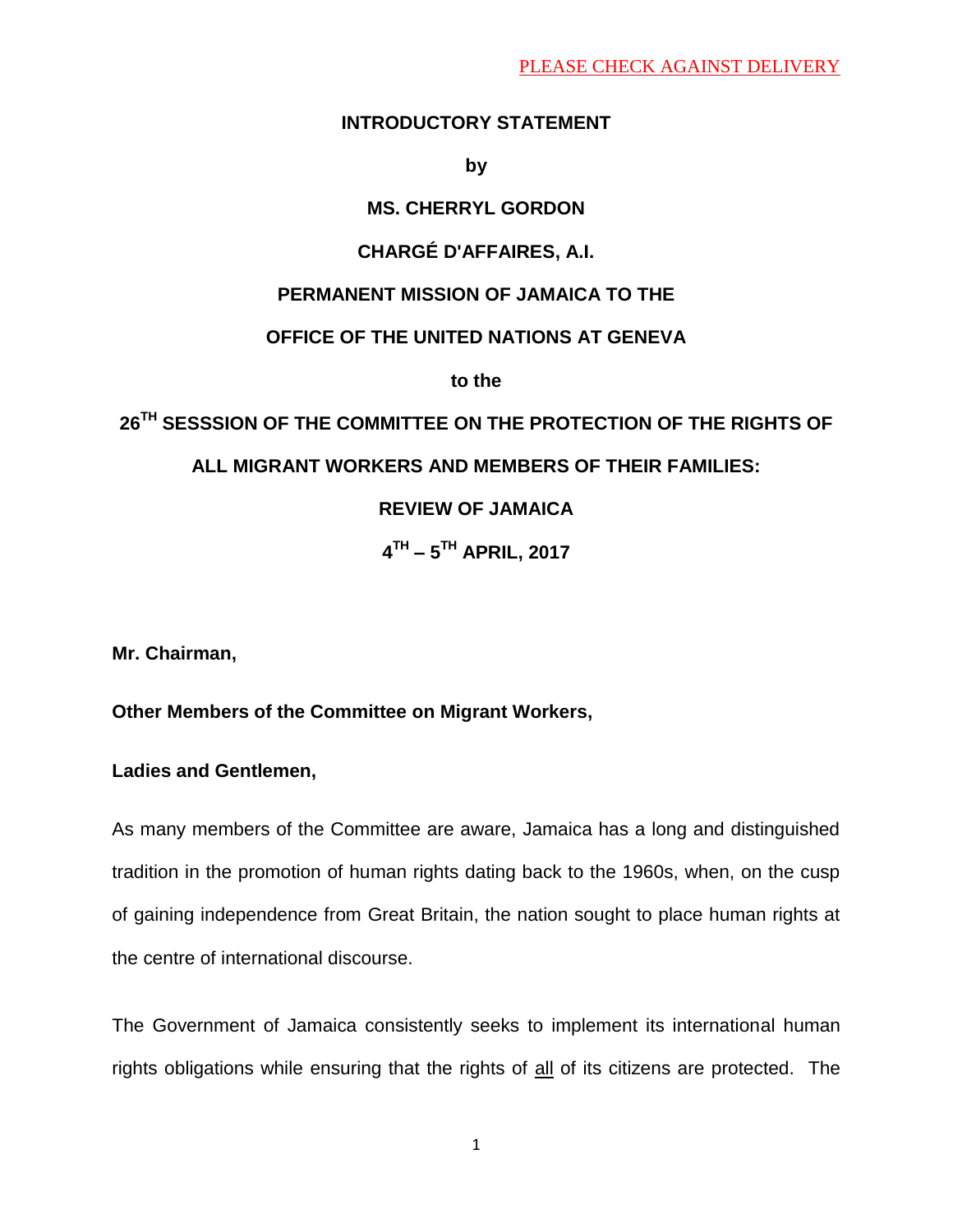#### PLEASE CHECK AGAINST DELIVERY

protection of the human rights of all Jamaicans without distinction has been entrenched in the Jamaican Constitution since 1962. This has guided the formulation of domestic labour legislation. In 2011, the protection of these rights was enhanced through the adoption of the Charter of Fundamental Rights and Freedoms which provides a network of rights that reflect the commitment of the Jamaican Government to equality, freedom and justice for all in line with our national commitment and our international obligations.

Jamaica's remarkable progress has been conveyed to various UN treaty bodies including the Human Rights Committee as recently as October 2016.

Given the direct correlation between the promotion and protection of human rights and the pursuit of development, Jamaica continues to accord priority to the latter. The central theme of *Vision 2030 Jamaica* – our National Development Plan, is that Jamaica must become "the place of choice to live, work, raise families and do business". This statement reflects our commitment to the Sustainable Development Goals, and to the protection of the human rights of our citizens.

Jamaica has a long history of labour migration as a country of origin, transit and destination. Jamaican workers have travelled extensively and worked in countries such as: Cuba, Panama, the United States of America (USA), Canada, the United Kingdom (UK); some of these, since the 1950s. The colonial period was also characterized by a consistent inflow of skilled labour recruited from overseas.

Jamaica currently has an over-supply of domestic labour. The lack of adequate local opportunities influences Jamaicans' choice to emigrate in search of these opportunities.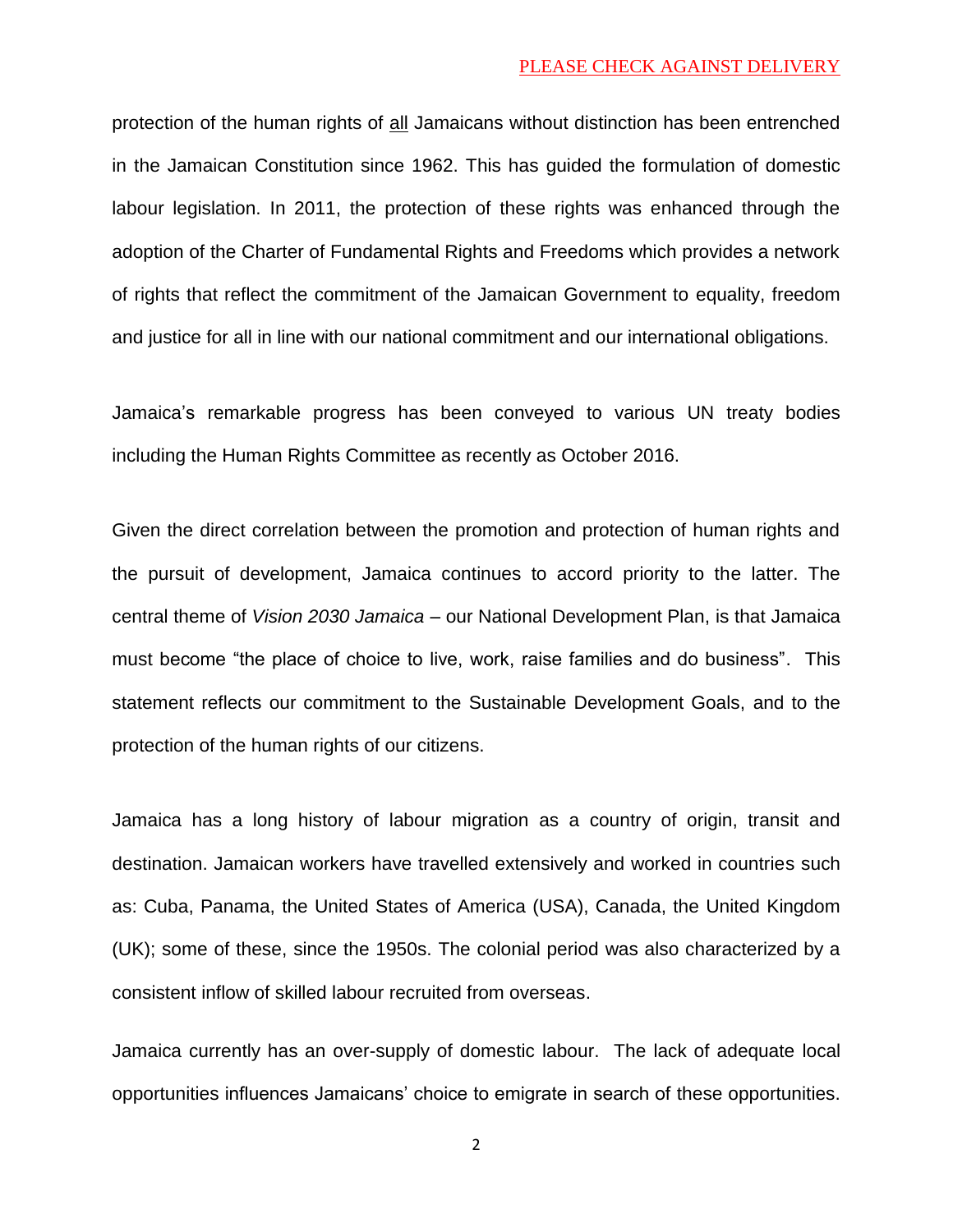## PLEASE CHECK AGAINST DELIVERY

We are also grappling with a critical shortage of well-needed skills in the healthcare and education sectors, resulting from the emigration of nurses and teachers, in particular, which has impacted the quality of service delivery in these sectors. Recruitment of these workers by overseas interests has intensified in recent years. To address this issue, the Government has adopted policies to bond workers for a specific period of employment; to increase the number of people trained; and to recruit workers from overseas.

## **Legislative Framework**

The legislative framework which forms the basis of Jamaica's labour migration policies include nine (9) main statutes:

- The Foreign Nationals and Commonwealth Citizens (Employment) Act 1964
- The Caribbean Community (Free Movement of Skilled Persons) Act 1997
- The Employment Agencies Regulation Act 1957
- The Foreign Recruiting Act 1875
- The Recruiting of Workers Act 1940
- The Immigration Restriction (Commonwealth Citizens) Act, 1945
- The Deportation (Commonwealth Citizens) Act, 1942
- The Aliens Act, 1946 and
- The Trafficking in Person (Prevention, Suppression and Punishment) Act, 2007

Jamaica is also a signatory to a number of treaties and conventions which enshrine guiding principles on migration and human rights. These include: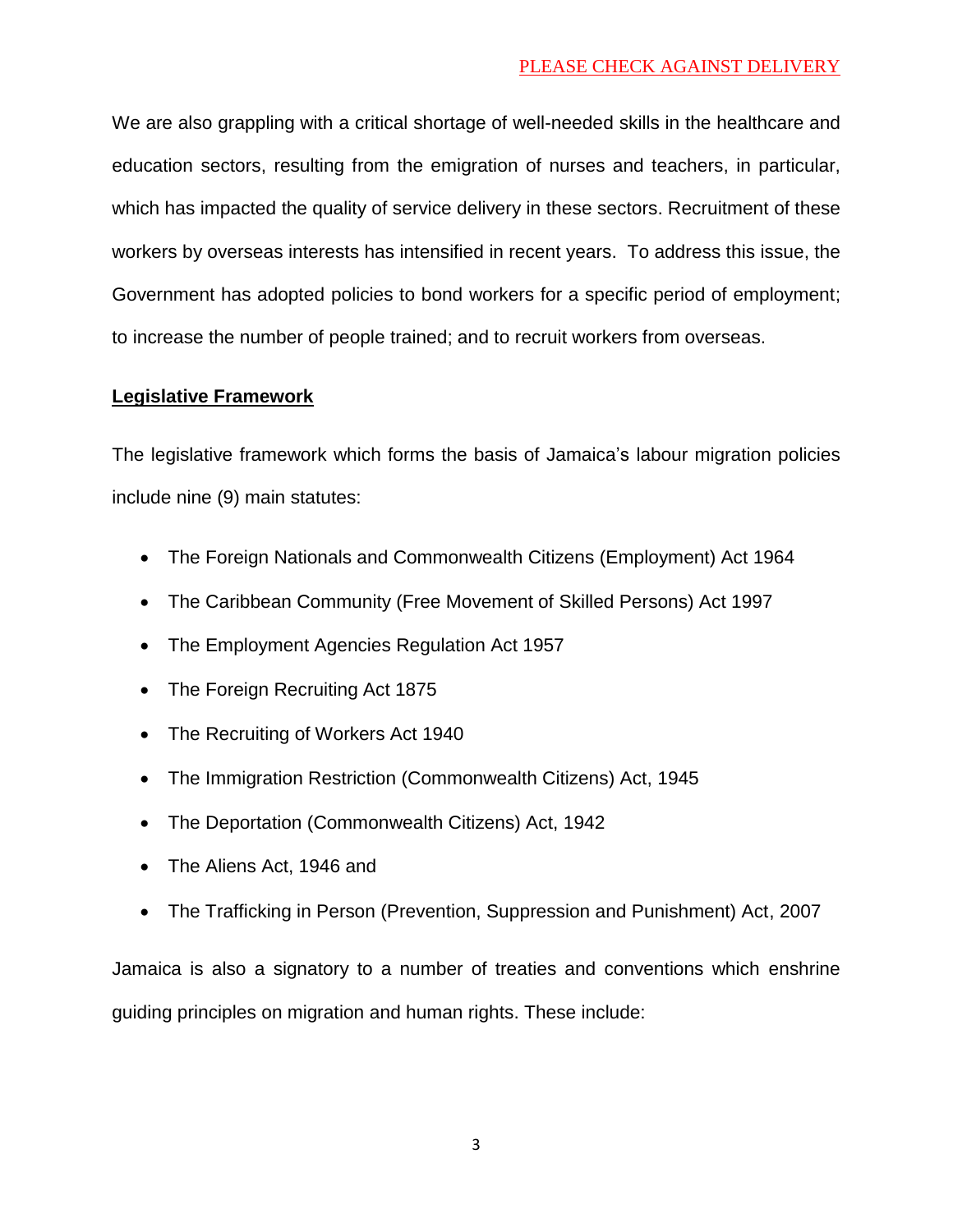- UN International Convention on the Protection of All Migrant Workers and Members of their Families, 1990
- UN International Covenant on Economic , Social and Cultural Rights, 1966
- ILO Convention No. 97 on Migration for Employment (Revised) 1947

## **Agencies Involved in the Governance of Migration**

Six Ministries and Agencies of Government, collectively, have primary responsibility for migration matters. They are: Ministry of National Security (MNS), Ministry of Justice (MOJ), Ministry of Labour and Social Security (MLSS), Ministry of Foreign Affairs and Foreign Trade (MFAFT), Passport, Immigration and Citizenship Agency (PICA) and the Jamaica Constabulary Force (JCF).

The role of the Ministry of National Security is to protect and ensure the safety of Jamaica's borders while implementing and operationalizing policies to protect against internal threats. The Jamaica Constabulary Force (JCF), a Department of the Ministry of National Security, is the lead agency with responsibility for enforcing the Trafficking in Persons legislation supported by other Government agencies.

The Passport, Immigration and Citizenship Agency (PICA) plays a major role in border control and provides services to include: issuing passports, and granting permanent residence and citizen status. This agency also works closely with the Ministry of Labour and Social Security in relation to the issuing of work permits and exemptions. PICA also liaises with the JCF and the Ministry of Foreign Affairs and Foreign Trade.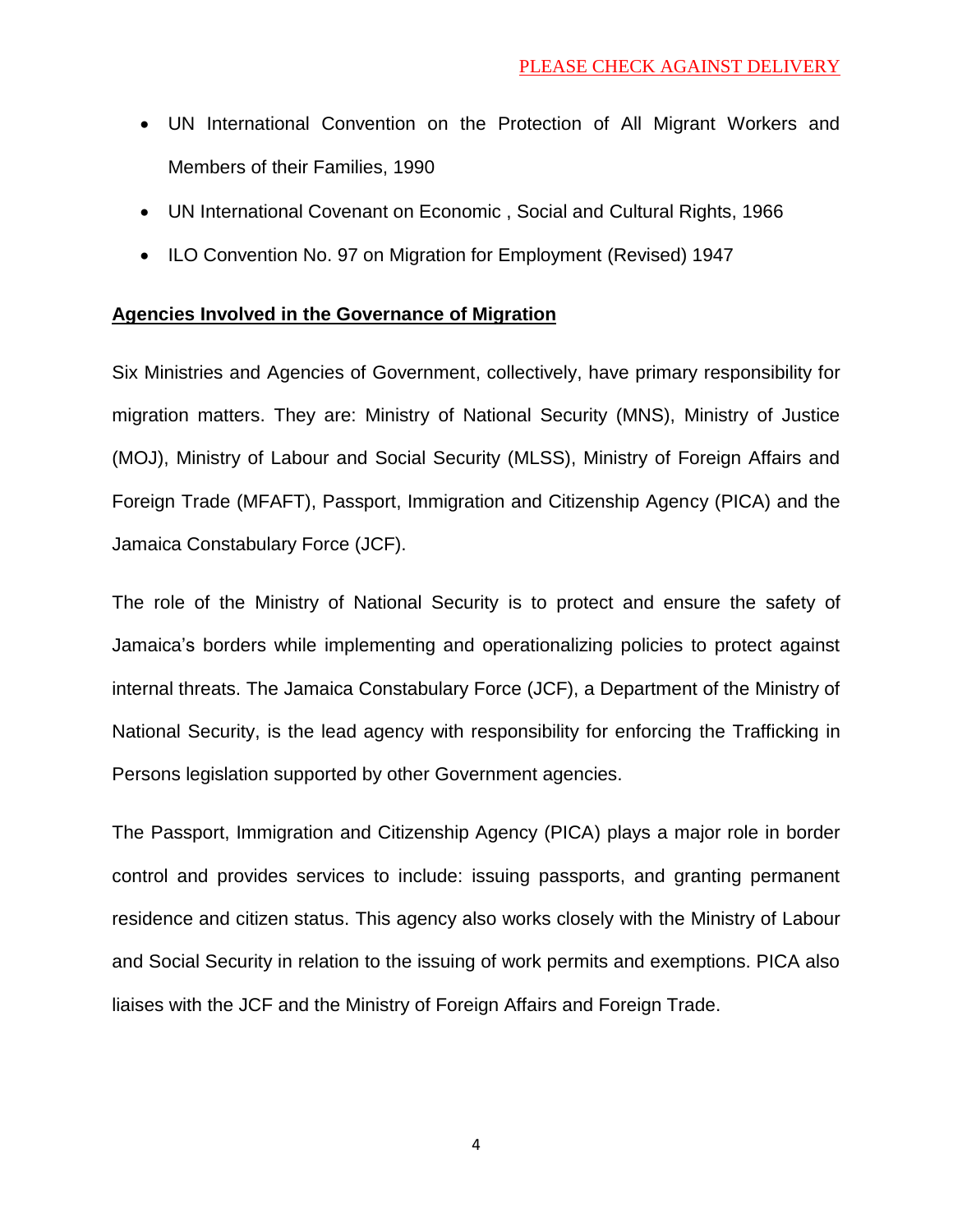The Ministry of Justice provides legal advice to all Government agencies and ensures the protection of the human rights of all persons living and working in the country.

The MLSS is mandated to protect the rights of Jamaican workers both locally and overseas. It is responsible for providing guidance to workers and employers in respect of the labour legislation and code. The MLSS processes foreign workers that are being recruited to meet the needs of the local labour market primarily by issuing the necessary work permits and exemptions consistent with national policy and legislation.

The MLSS also manages the circular migration of Jamaican workers for temporary employment under the Government's Overseas Employment Programme. In addition, it licenses, regulates and monitors the operation of private employment agencies which recruit workers for short term employment both locally and overseas.

The Ministry of Foreign Affairs and Foreign Trade (MFAFT) assists in border control by providing information to those who are desirous of entering the country. The Ministry of Foreign Affairs and Foreign Trade promotes and safeguards the interest of Jamaica and Jamaicans overseas. The MFAFT offers general consular support to Jamaican nationals including on issues specifically affecting migrant workers, through the Ministry's consular network of Embassies, High Commissions, Consulates General and Honorary Consuls.

The MLSS and the MFAFT jointly manage a Liaison Service – an extensive, consularlike service with offices in Canada and the USA, which provides welfare and protective services to Jamaican workers on the Government's Overseas Employment Programme.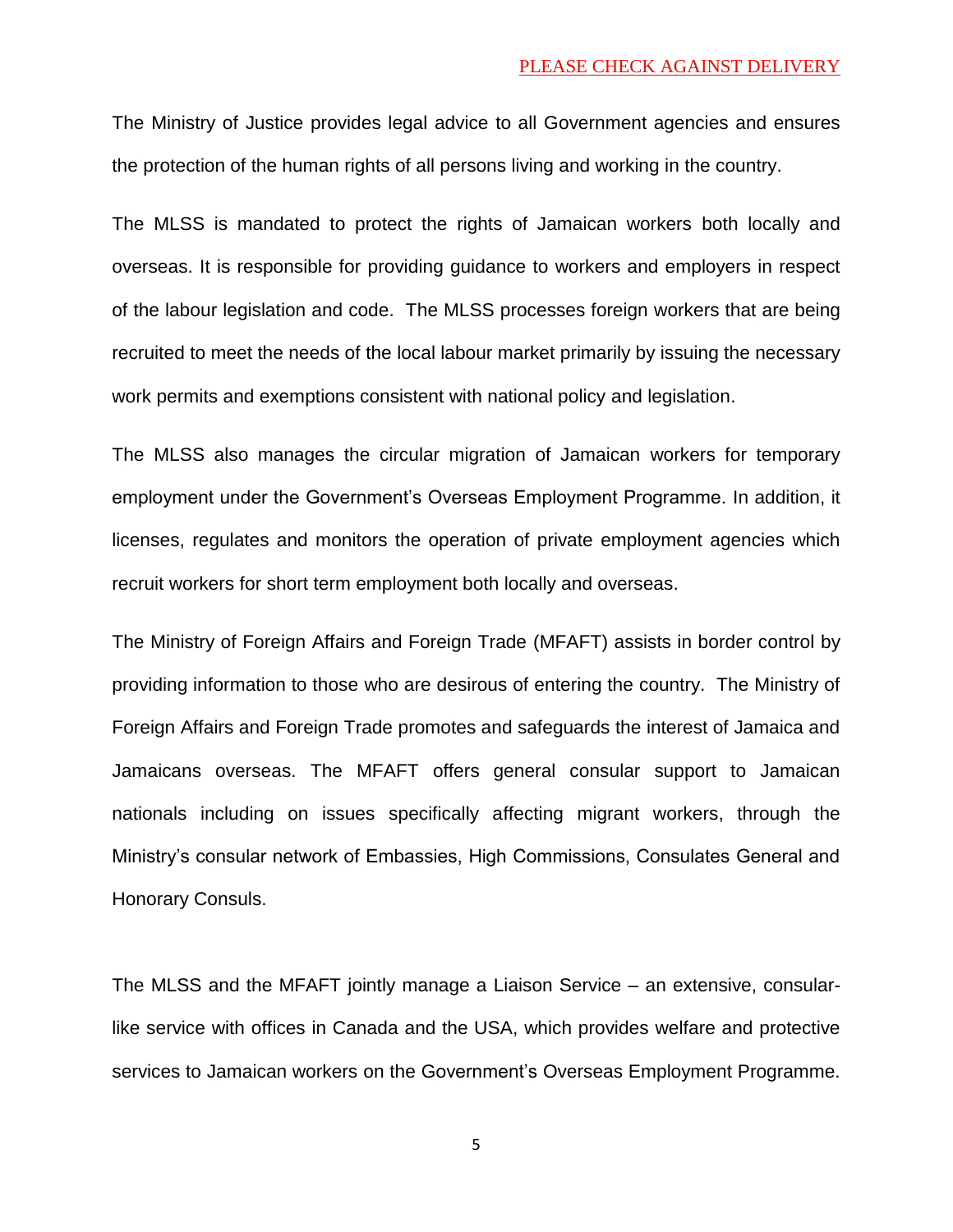The Service's comprehensive duties include: monitoring the employment situation to ensure that both employers and workers adhere to the terms, conditions and procedures established under the employment contract and where there is nonconformity, provide the necessary guidance to address same. Liaison officers also secure proper housing for workers and ensure that they have adequate healthcare and workmen's compensation in the event of work-related illness or injuries.

## **The Overseas Employment Programme**

The temporary migration of Jamaican workers on short-term labour contracts has long been a feature of Jamaica's history. The Overseas Employment Programme has contributed to Jamaica's social and economic development for more than sixty 60 years. The programme has helped to absorb surplus labour and alleviate high unemployment, particularly, in rural areas. It has assisted in providing a stable source of income to support thousands of families, assisting people to acquire housing, quality education, healthcare and other basic amenities. Jamaica has benefitted significantly from the inflow of remittances over the years. In addition to helping to stabilize our foreign exchange market, Jamaica has recorded higher savings, increased macroeconomic stability, higher levels of productivity through technological transfer, entrepreneurship and reduction in poverty and social inequality. Labour migration has also benefitted destination countries, through increased cultural understanding and positive influence on labour and immigration policies.

The four programmes administered by the Jamaican Government are: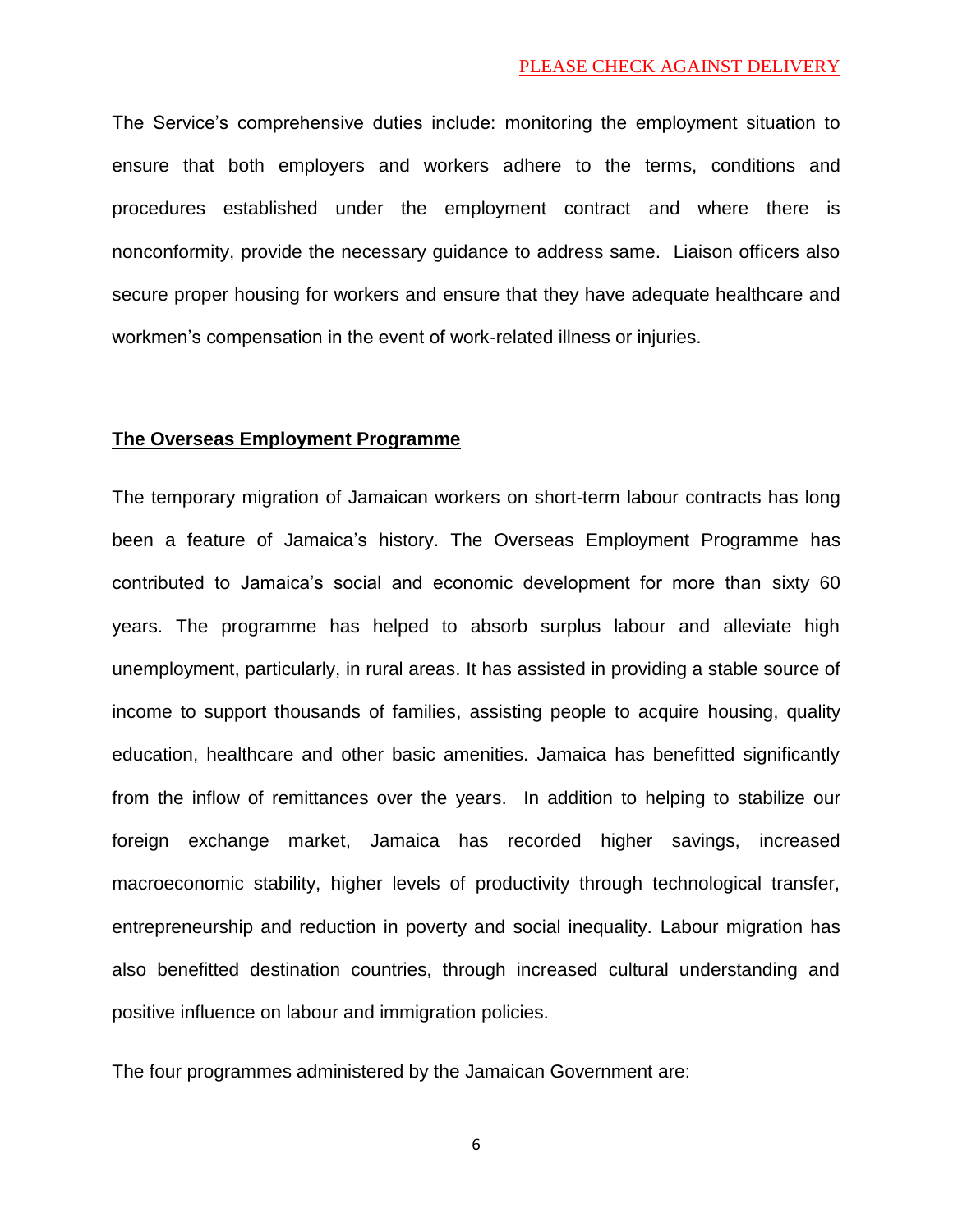- The United States (US) Farm Work Programme
- **The United States Hospitality (Hotel Workers) Programme**
- **The Canadian Seasonal Agricultural Workers Programme**
- **The Canadian Low Skills Programme**

The United States Farm Work Programme began in 1943 in response to the shortage of agricultural labour in the USA during World War II. The US programmes are operated under the **US Immigration and Naturalisation Act of 1952** and require certification by the US Department of Labor (USDOL). The USDOL determines whether or not there is a shortage of agricultural or hospitality workers before granting approval for Jamaican workers to enter the country. The agricultural and hospitality programmes allow for the temporary admission of foreign workers to the USA to perform work of a seasonal or temporary nature provided US workers are not available. Jamaican agricultural workers are employed in States such as Connecticut, Maine, Massachusetts, Michigan, New Hampshire, New York and Washington State – e.g. on apple, tobacco and citrus farms. Hotel workers are primarily employed in Florida, Michigan, and South Carolina - as housekeepers, front desk personnel, waiters, chefs, maintenance workers and landscapers.

The Canadian Seasonal Agricultural Workers Programme (SAWP) began in 1966 shortly after the signing of a bilateral agreement between the governments of Jamaica and Canada. The operation of the SAWP is guided by an MOU which was re-signed in 1995. It began as a pilot scheme in Ontario but has expanded to other provinces such as: Manitoba, New Brunswick, Nova Scotia, Quebec, and Vancouver. The Canadian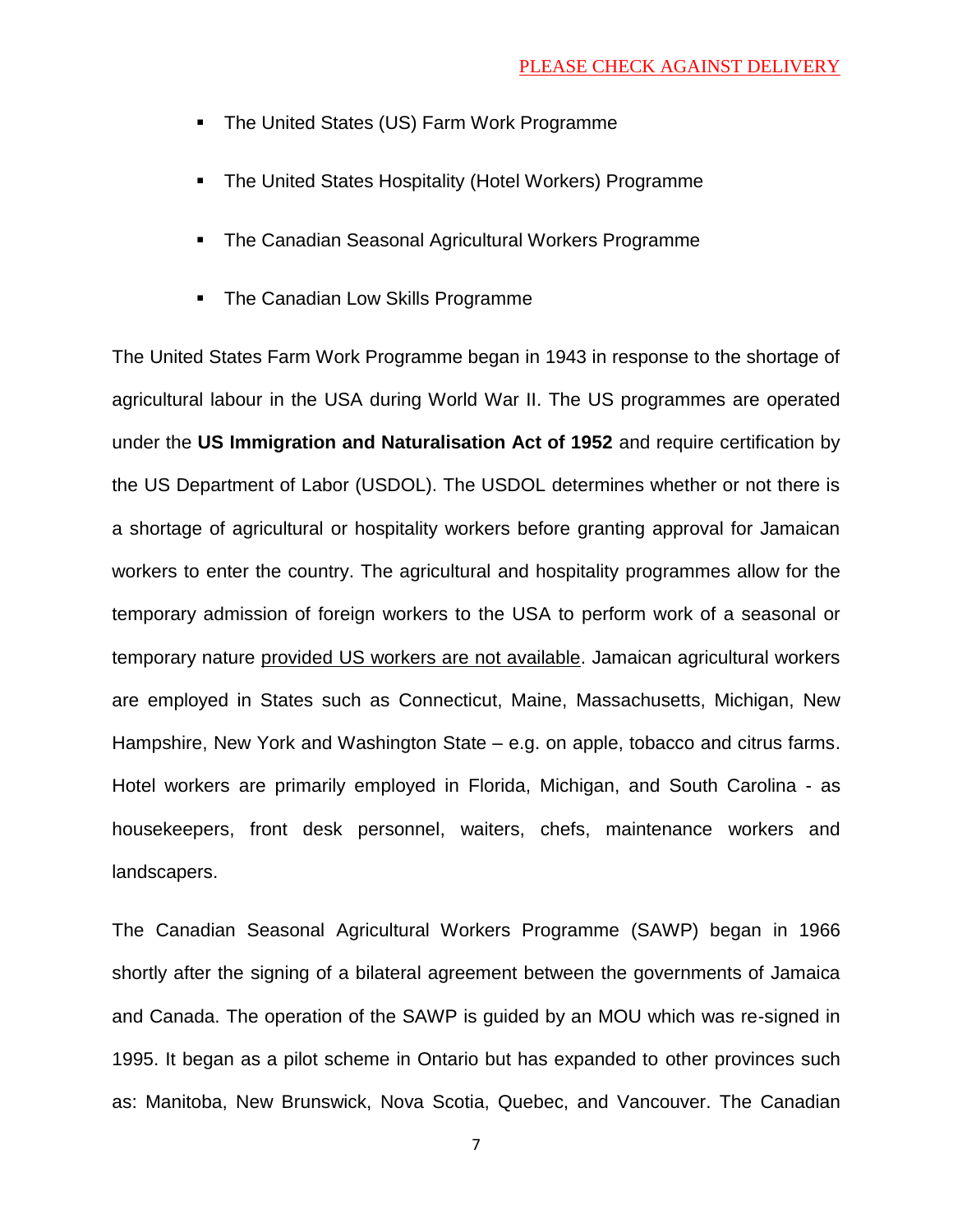Low Skills Programme includes other unskilled workers who travel to Canada but are not covered under the seasonal programme. These are employed in hospitality, fast food, laundry, janitorial services, fishing and construction. In 2014/2015, 14,104 Jamaican workers benefitted from employment under the Overseas Employment Programme. That figure grew to 14,844 in 2015/2016.

## **Recruitment of Foreign Nationals**

Jamaica's overall policy for persons wishing to enter the country as migrant workers is to provide an enabling and facilitative environment. **The Immigration Restriction (Commonwealth Citizens) Act 1945, the Deportation (Commonwealth Citizens) Act 1942 and the Aliens Act 1946** establish the conditions under which persons are admitted or deported from Jamaica.

Commonwealth and other foreign nationals who wish to engage in employment activities in Jamaica must obtain a work permit or work permit exemption before entering Jamaica, whether or not the nature of such employment is voluntary, commercial, business professional, charitable, entertainment or sports.

The **Foreign National and Commonwealth Citizens Act**, 1964 is the legislation under which work permits are issued by the Jamaican Government to foreign nationals. It seeks to ensure that the Jamaican economy is supplied with the labour and skills necessary for growth and development whilst protecting the jobs of Jamaicans. Under this Act and its Regulations, prospective employers are required to:

- **Prove that they are unable to obtain suitable skills locally and**
- Ensure that locals understudy expatriates to facilitate transfer of knowledge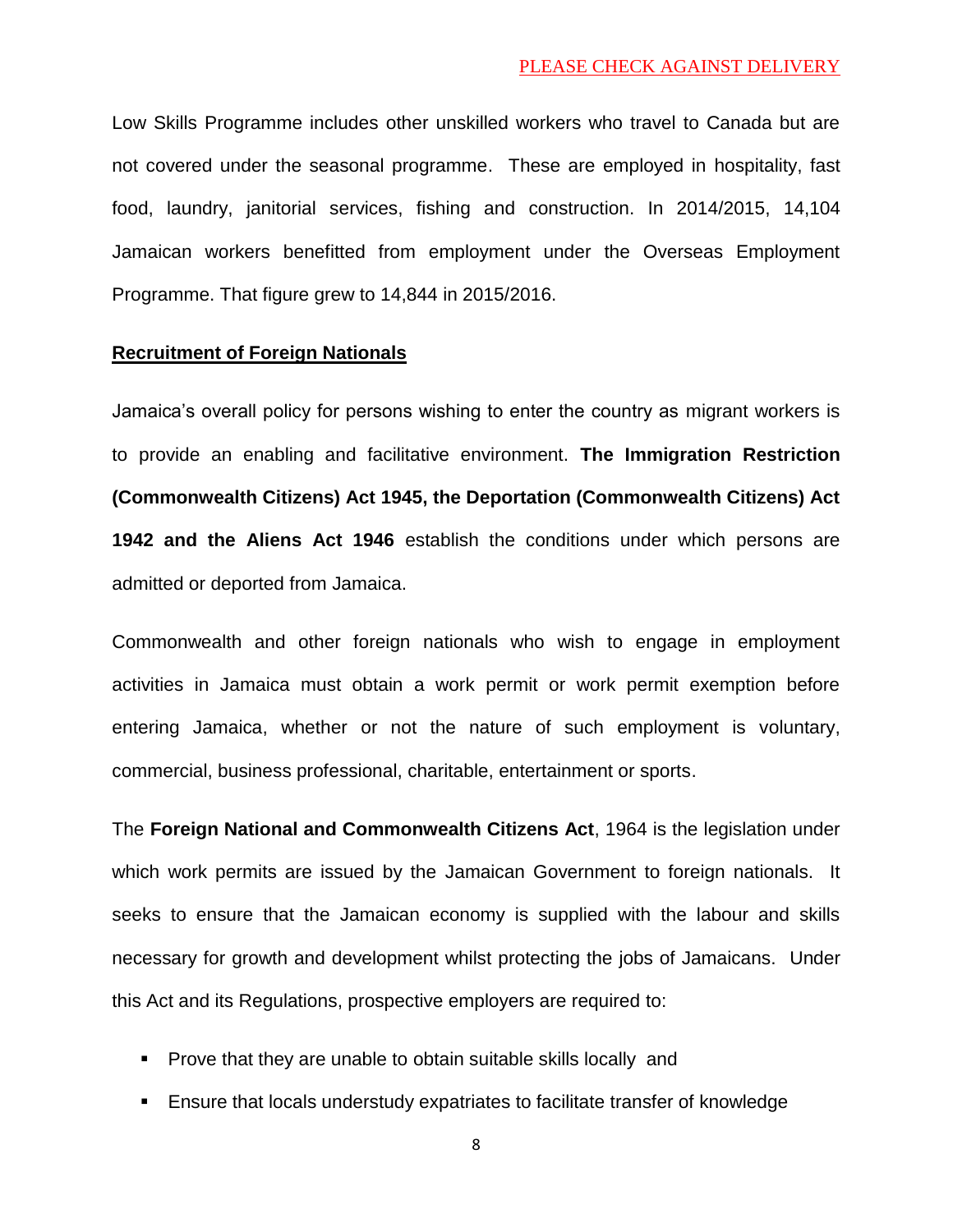During 2014/2015, the Government issued 4,210 work permits and 935 work permit exemptions. In 2015/2016, we issued 4,545 work permits and 894 exemptions.

In 2014/2015, 3,122 of the permits issued went to professionals, senior officials and technicians. The majority of the work permits issued in 2015/2016 (3,806), were also approved for these categories of workers. In 2014/2015, 2,575 of the work permits issued were to persons originating from Asia, mainly Chinese nationals contracted to work in Jamaica on infrastructural projects. In 2015/2016, the largest number of work permits (1,810) were issued to workers Latin America.

The Jamaican Government has always facilitated the free movement of its citizens overseas, the activities of foreign recruiting agents are monitored under the **Foreign Recruiting Act (1875).** This Act empowers the Minister to prohibit or limit recruiting activities for the employment of Jamaican workers in any other State.

The Ministry of Labour and Social Security administers the **Employment Agencies Regulation Act (1957)** which provides for the monitoring of employment agencies to ensure that job seekers are not exploited. The Ministry is charged with the responsibility of issuing the requisite licence to the eligible agencies and monitoring their activities to ensure compliance. While many of these employment agencies play a vital role in the achievement of higher levels of employment and act in compliance with the law, there are others who take advantage of vulnerable job seekers.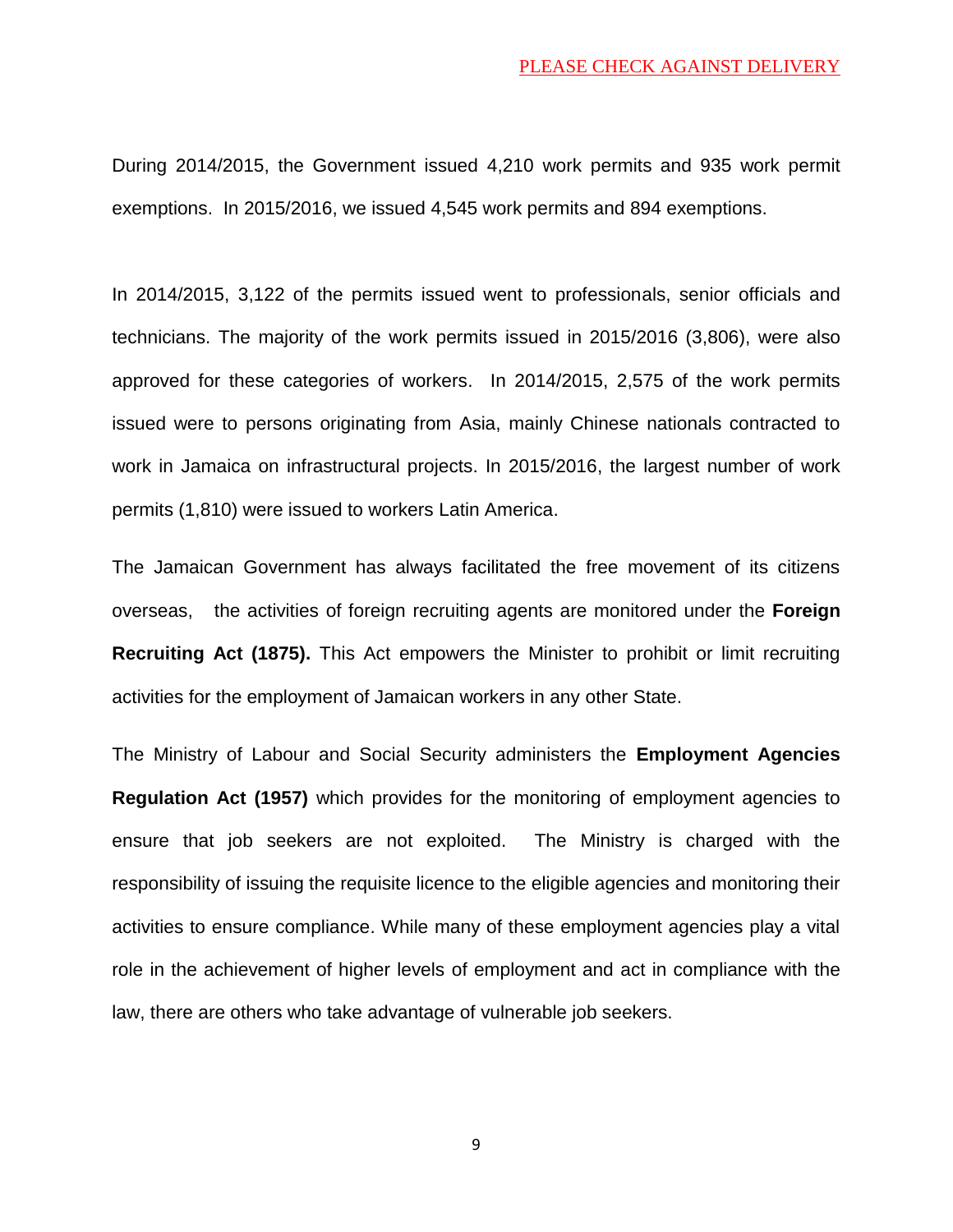The Ministry of Labour and Social Security conducts inspections of records maintained by licensed agencies as well as investigates complaints against them. The Ministry, with the assistance of the Police, continues to close down illegal operations wherever they are found throughout Jamaica. Support is also provided to the Police in taking action against violators.

#### **CARICOM NATIONALS**

Jamaica participates in the Caribbean regional integration movement, CARICOM, established in 1973 by the Treaty of Chaguaramas. The CARICOM Single Market and Economy (CSME) is intended to benefit the people of the Region by strengthening the economies of the member countries through sharing of a single regional economic space. Central to this is the free movement of goods, capital and people. CARICOM nationals who qualify under the **Caribbean Community (Free Movement of Skilled Persons) Act, 1997** are exempt from work permits. These workers can move freely to another Member State and enjoy the same benefits and rights as the citizens of that Member State. However these workers do not have the right to citizenship or permanent residence.

The CSME also allows CARICOM nationals with specific skills to apply for and acquire a Certificate of Recognition of CARICOM Skills Qualification. In 2014/2015, Jamaica issued 432 such certificates. Of these, 405 were issued to Jamaicans, 11 to nationals from Trinidad and Tobago, and 8 to Guyanese nationals. In 2015/2016, the Government issued 455 such certificates; 423 to Jamaicans, 10 to Guyanese and 8 to Barbadian nationals.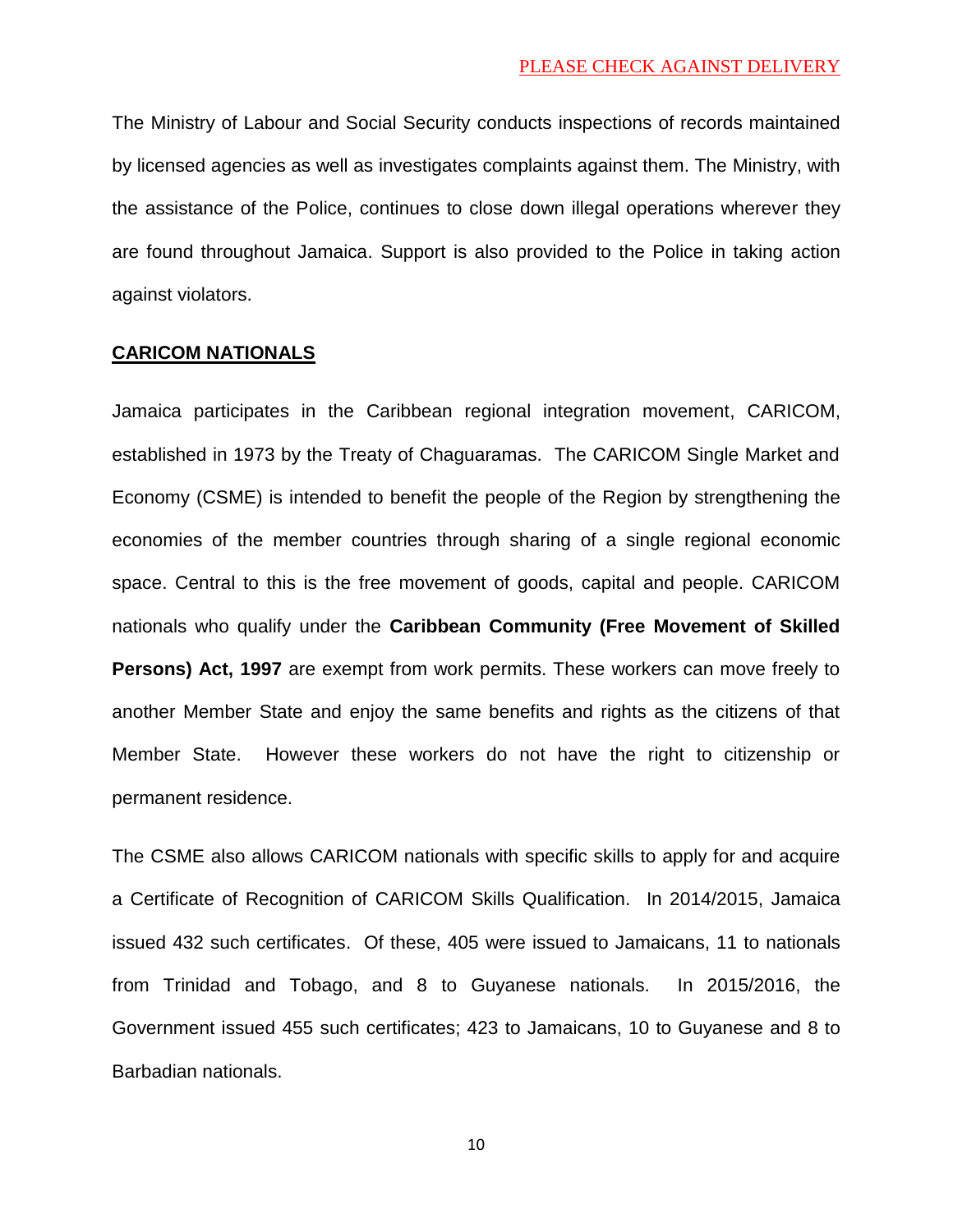Initiatives have been undertaken across the Region to effect the provisions established under the CSME. These include:

- the amendment and enactment of legislation to modify the need for a work permit and to remove the visa requirements to facilitate ease of entry and indefinite stay.
- the establishment of an umbrella training body, Caribbean Association of National Training Agencies,
- issuance of common certification (Caribbean Vocational Qualification) and of a CARICOM passport and skill certificate.

The relevant legislation has been enacted in all CARICOM countries and is at various stages of implementation in these countries. This provision is fully operational in Jamaica and allows CARICOM nationals from the following ten categories of wage earners to move and work freely in the Community:

- Graduates of all recognized universities in the World
- Artists
- Musicians
- Sports persons
- Media workers
- Nurses and Teachers and other professional workers
- Artisans
- Managers, Supervisory and technical staff
- Household Domestic Workers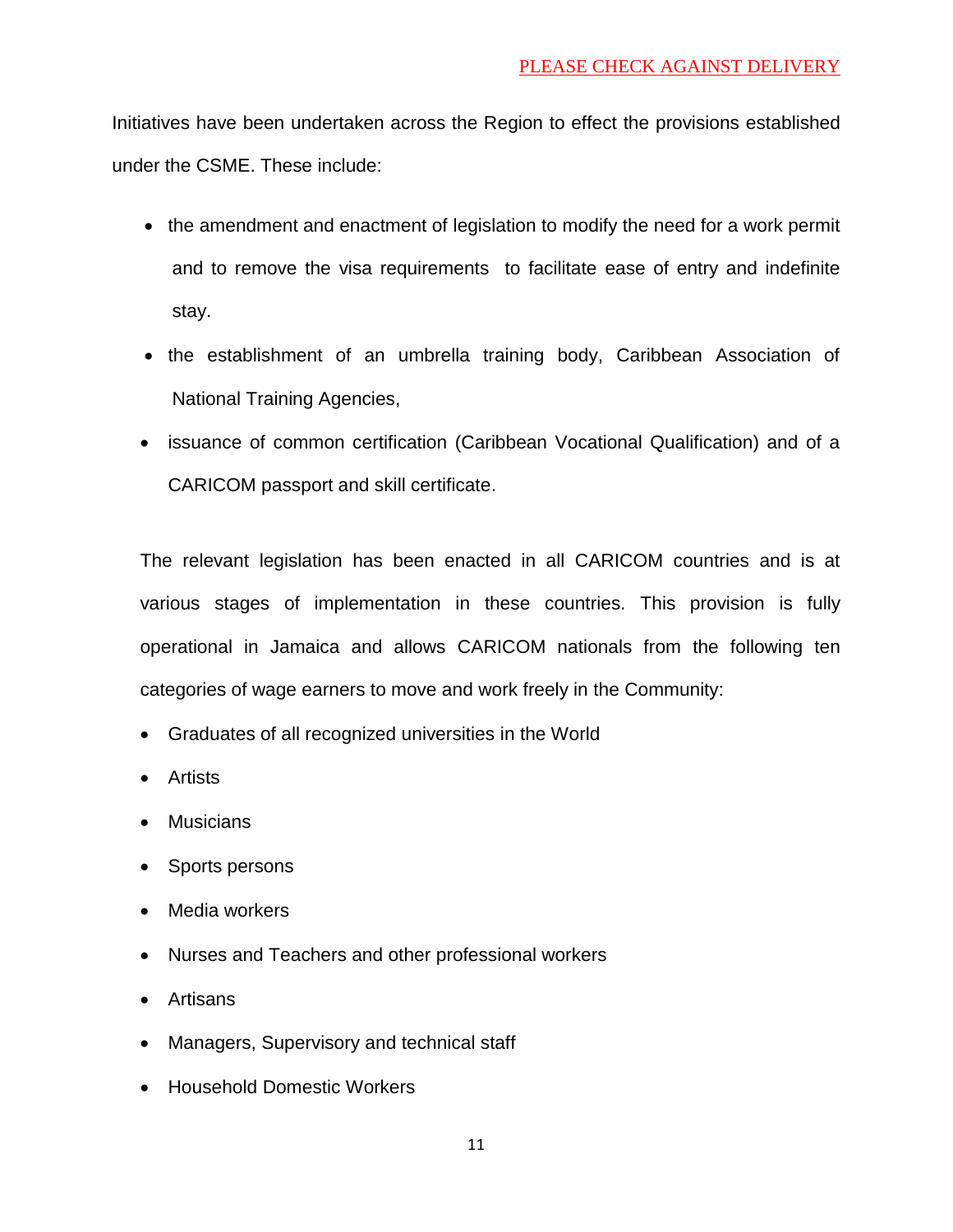Holders of Associate Degrees or comparable qualification

**The Recruiting Workers Act (1940)** deals with emigrants going to countries other than those declared under the **Emigrants Protection Act**. It protects workers who are recruited in Jamaica for employment both at home and overseas, by stipulating the obligations of the recruiters including the provisions for repatriation of recruits when necessary.

## **Social Security**

Under the **Caribbean Community (Free Movement of Skilled Persons) Act, 1997** provisions are made for the harmonisation and transfer of social security benefits for eligible persons. The CARICOM Social Security Reciprocal Agreements were also established with Canada and the United Kingdom. The Agreement allows for pension contributions to be aggregated and the benefits dispensed to individuals irrespective of nationality. The Ministry of Labour and Social Security is charged with the responsibility of coordinating activities to ensure that the objectives of the Reciprocal Agreements are achieved.

Participants in the Seasonal Agricultural Workers Programme in Canada make weekly contributions to the National Insurance Scheme (NIS), through salary deductions. A similar arrangement was in place for the seasonal agricultural workers who travel to the USA, but was discontinued in 2010. Efforts are presently being made to reinstate this arrangement.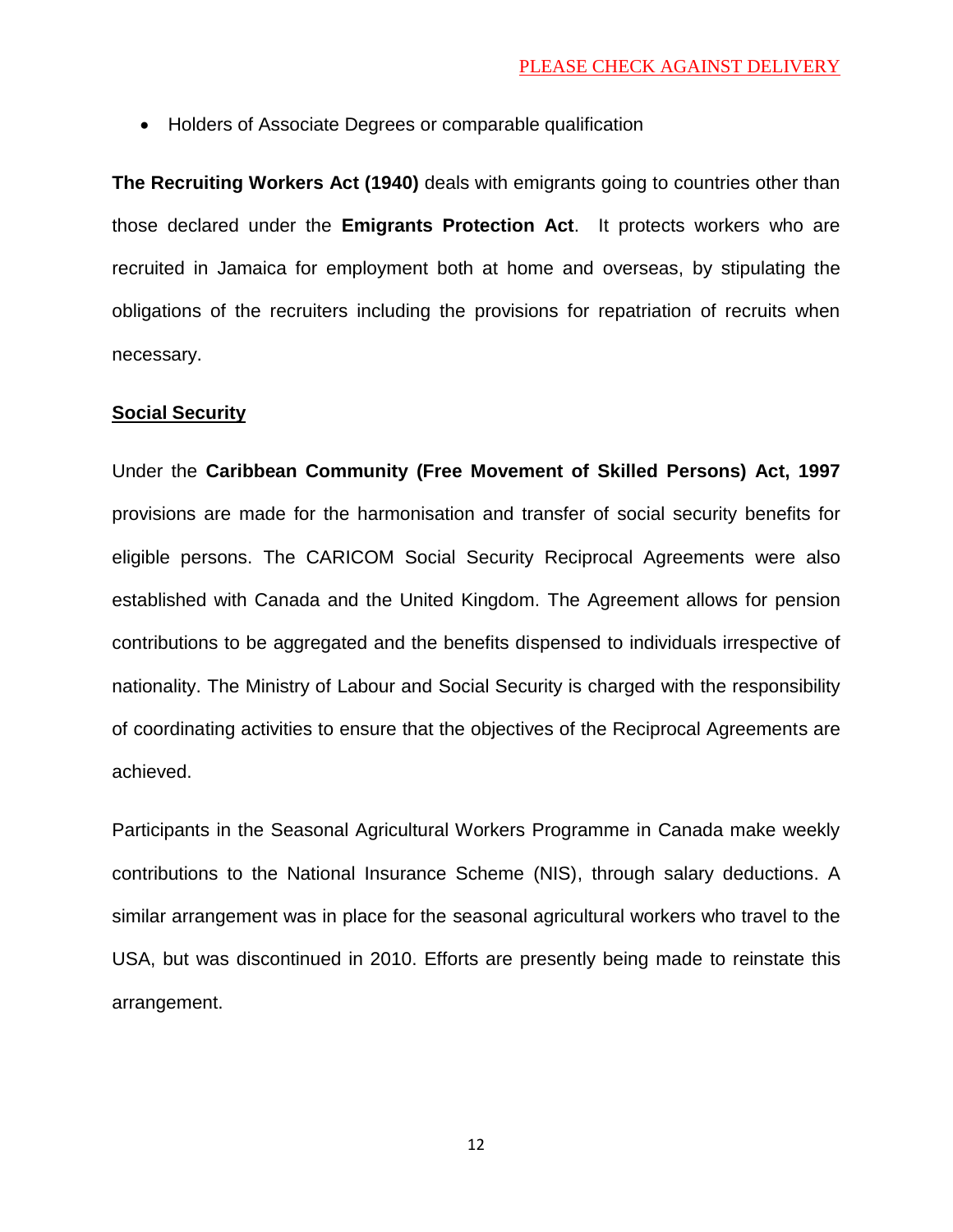## **Family Services**

The families of workers participating in the short-term overseas employment programmes are assisted through the Ministry of Labour of Social Security. These families do not accompany their relatives overseas. Social workers conduct routine visits to families of migrant workers to assess their living conditions and to provide support and appropriate interventions where necessary. These include:

- Offering counselling, guidance and information that will empower persons in the family to manage their income thereby improving their standard of living.
- Ensuring that children in the household are attending school and are receiving financial, medical and emotional support in the home environment.
- Making referrals to social and economic support programmes.

## **Human Trafficking**

Jamaica is a signatory to several human rights instruments concerned with the prevention of trafficking in persons, protecting citizens and punishing offenders where convictions occur. Jamaica also observes the Optional Protocol to the Convention on the Rights of the Child (CRC) on the involvement of Children in Armed Conflict and the Optional Protocol to the (CRC) on the Sale of Children, Child Prostitution and Child Pornography. Jamaica ratified the Palmero protocol on August 26, 2011 and passed and updated anti-trafficking legislation, including the **Trafficking in Persons (Prevention Suppression and Punishment) Act.**

As a signal of its commitment to eliminating human trafficking a National Task Force Against Trafficking in Persons (NATFATIP) was established. The task force has